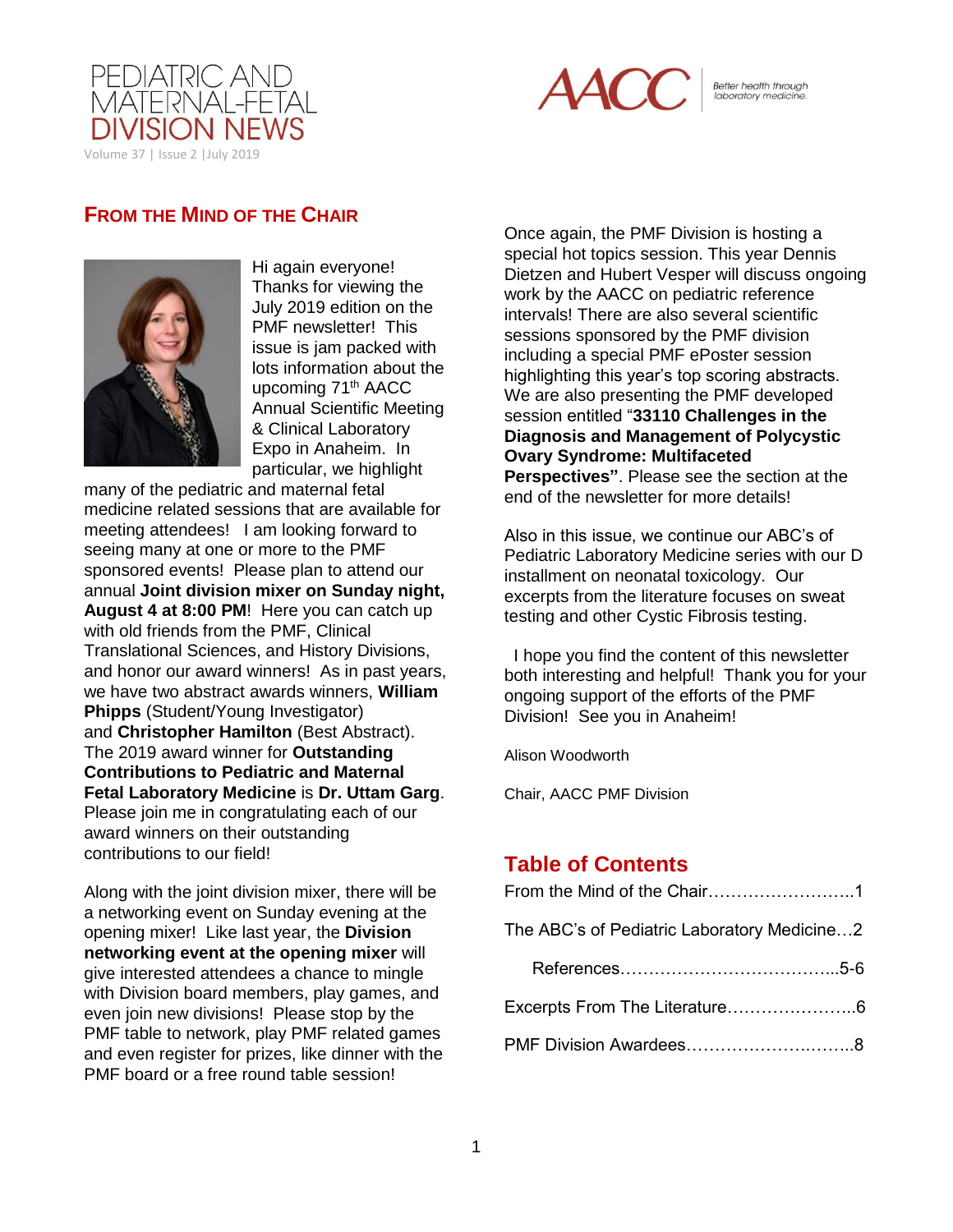

**THE ABC'S OF PEDIATRIC LABORATORY MEDICINE:**

## **"D" is for DOA: Neonatal toxicology testing**



**Jennifer M. Colby, PhD** Department of Pathology, Microbiology, and Immunology, Vanderbilt University Medical Center, Nashville, TN



**Steven W. Cotten, PhD** Department of Pathology and Laboratory Medicine, University of North Carolina at Chapel Hill, Chapel Hill, NC

## **Introduction**

Substance abuse is a growing concern in the United States. Use or abuse of prescription medications, particularly opioids, has increased substantially in the past ten years. Use of prescription and illicit drugs is also increasing in sensitive populations like pregnant women. Maternal drug use also exposes the developing fetus to drugs, which has a number of deleterious consequences, including the development of a withdrawal syndrome known as neonatal abstinence syndrome. Mothers who use drugs while pregnant may also be subject to legal consequences, including loss of custodial rights. Toxicology testing on specimens collected from the neonate is often required to demonstrate *in utero* exposure, due

to the potentially severe medicolegal consequences. Development of a comprehensive testing protocol, with guidance on specimen selection, specimen collection, and result interpretation is important for proper care. Such testing provides an opportunity for laboratorians to significantly contribute towards to better care of mother-baby dyads.

## **Possible Specimen Types**

## *Urine*

Although urine is the most commonly encountered specimen in toxicology testing in adults, it is used far less frequently in neonates. Collecting urine from a neonate can be quite challenging. Removal of urine directly from the diaper is difficult, and other absorbent material (e.g. cotton balls) may be used instead. Removal of urine that has saturated an absorbent material could allow residual chemicals from the polymer to contaminate the urine and may lead to artifactual results. Better practices include collecting urine in specialized neonatal collection bags. However, collecting adequate sample volume for drug testing may be time consuming, because most neonates produce very little urine in their first few days of life (1).

In addition to the issues issue related to specimen collection, urine drug testing can be difficult to interpret in neonates. Most urine drug screens performed by clinical laboratories are optimized for workplace drug testing in adults. This means that the tests detect metabolites and drug concentrations expected in adult drug users, which may not be relevant to neonates (2). In addition, urine typically provides a window of drug detection that spans several days. Although this is extended slightly in the neonate's first void, even first void urine has low sensitivity for more remote exposures (3,4).

### *Meconium*

Meconium, the stool formed during gestation, is a very common specimen for neonatal drug testing. Many waste products, including drugs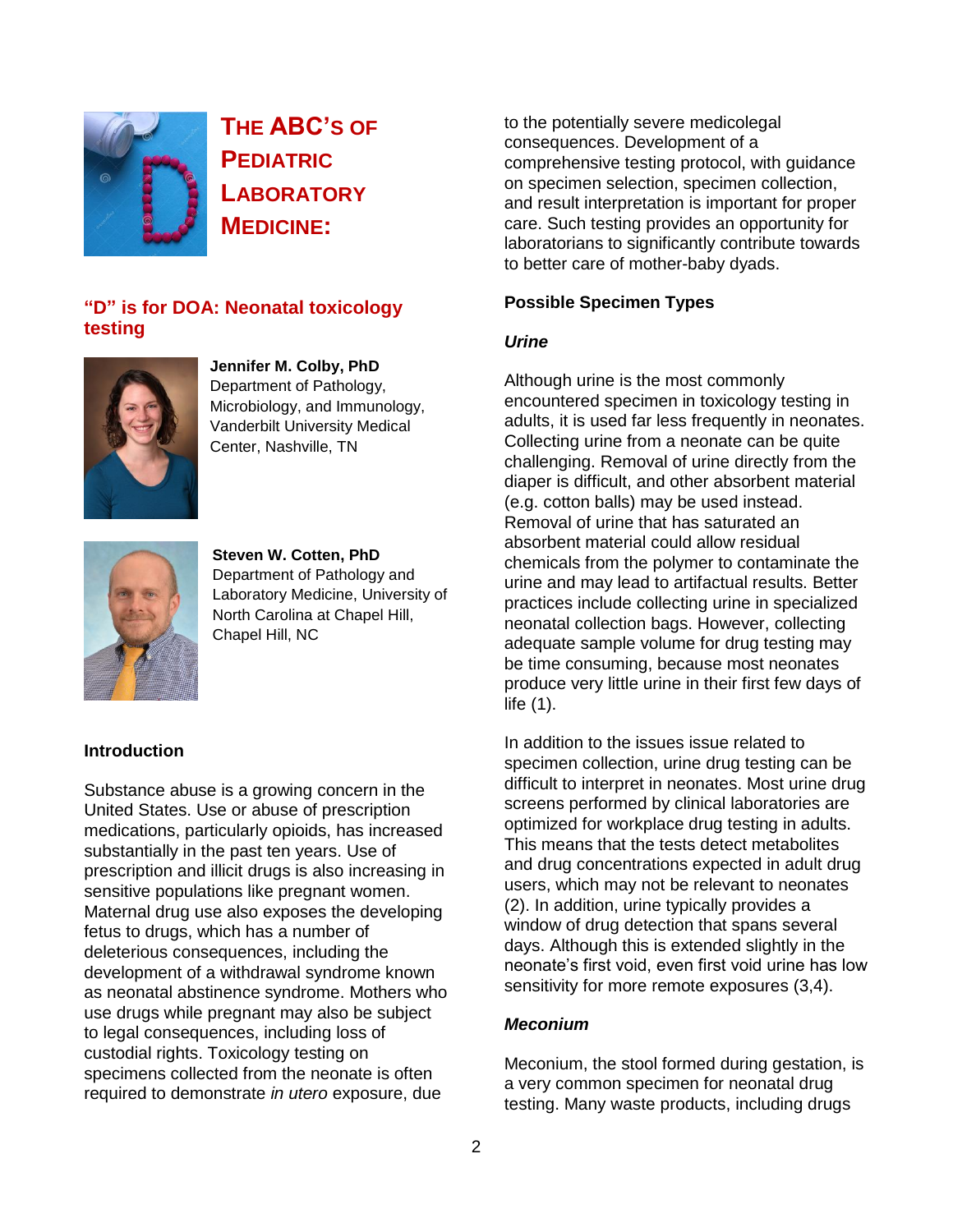and metabolites, accumulate in meconium, which begins to form around the 12th week of gestation and accumulates slowly throughout the second trimester. More than half of a baby's meconium is produced in the final 8 weeks of pregnancy. As a result, meconium reflects exposures in most of the 3rd trimester, and in some cases, may reflect exposures in the later 2nd trimester (5,6). Meconium is generally most sensitive for repeated or more severe exposures (7).

Although it has a long history of use and is often considered the gold standard, meconium poses a number of operational challenges. Like neonatal urine, collecting meconium is not trivial. It is often passed in stages, which requires multiple collections, and the passage can be delayed several days after birth. In neonates with opioid exposures, passage can be delayed even longer. Meconium is also a heterogenous matrix. Each passage must be collected and combined prior to testing. Storage and mixing of specimens introduces an opportunity for labeling errors and degradation, but use of only a partial collection may lead to false negative results. An inadequate collection may not provide enough material for necessary confirmation testing, which is frustrating for clinicians. Finally, meconium may also be expelled in utero, in which case it is unobtainable.

### *Umbilical Cord Tissue*

Umbilical cord tissue toxicology testing is rapidly gaining acceptance in the U.S., due in part to its operational advantages. Chiefly, cord tissue is available immediately at birth, and the collection process is simple. Because cord tissue is considered a homogenous matrix, multiple collections are not necessary. Toxicology testing of cord tissue can proceed promptly after birth, thus it often has a decreased turnaround time relative to toxicology testing in meconium (8). However, several studies have demonstrated that drugs and metabolites are present at lower concentration in cord tissue than in meconium (9). Not surprisingly, the window of drug detection using a cord tissue sample is shorter

than meconium, and cord tissue may not capture as many exposures as meconium (9– 12).

### **Pre-Analytical Testing Challenges**

Presently, hospitals use two major approaches for neonatal drug testing. The first, universal screening, involves consistently testing all newborns born at an institution. This strategy is costly but may reduce the potential for bias in test ordering. The alternative, a risk-based screening approach, involves testing only in scenarios that meet pre-defined criteria. Criteria may include factors like maternal history or signs of drug use, social risk factors, limited or absent prenatal care, and symptoms of withdrawal in the neonate. This strategy is less expensive than universal screening but may require careful consideration of inclusion criteria and regular audits to avoid bias.

## **Analytical Testing Considerations**

All neonatal toxicology analyses of meconium or umbilical cord tissue are regulated as laboratory developed tests. For laboratories, this means increased demands during test development and validation. Both specimens require extensive pre-analytical sample preparation, which may include homogenization by blender or tissue grinder. Owing to the amount of labor required to process the specimen, these processes can be very expensive. Due to the extensive sample cleanup that is required, the recovery of target analytes can be low, and the limit of detection for a given drug can vary substantially from one laboratory to another. Analytes included in a method can also vary from laboratory to laboratory. This means that a test result from one laboratory or one specimen type is not necessarily interchangeable with results from another laboratory or testing performed on an alternate matrix (9–12).

### **Importance of Turnaround Time**

In addition to being one of the main indicators of a lab's performance, achieving an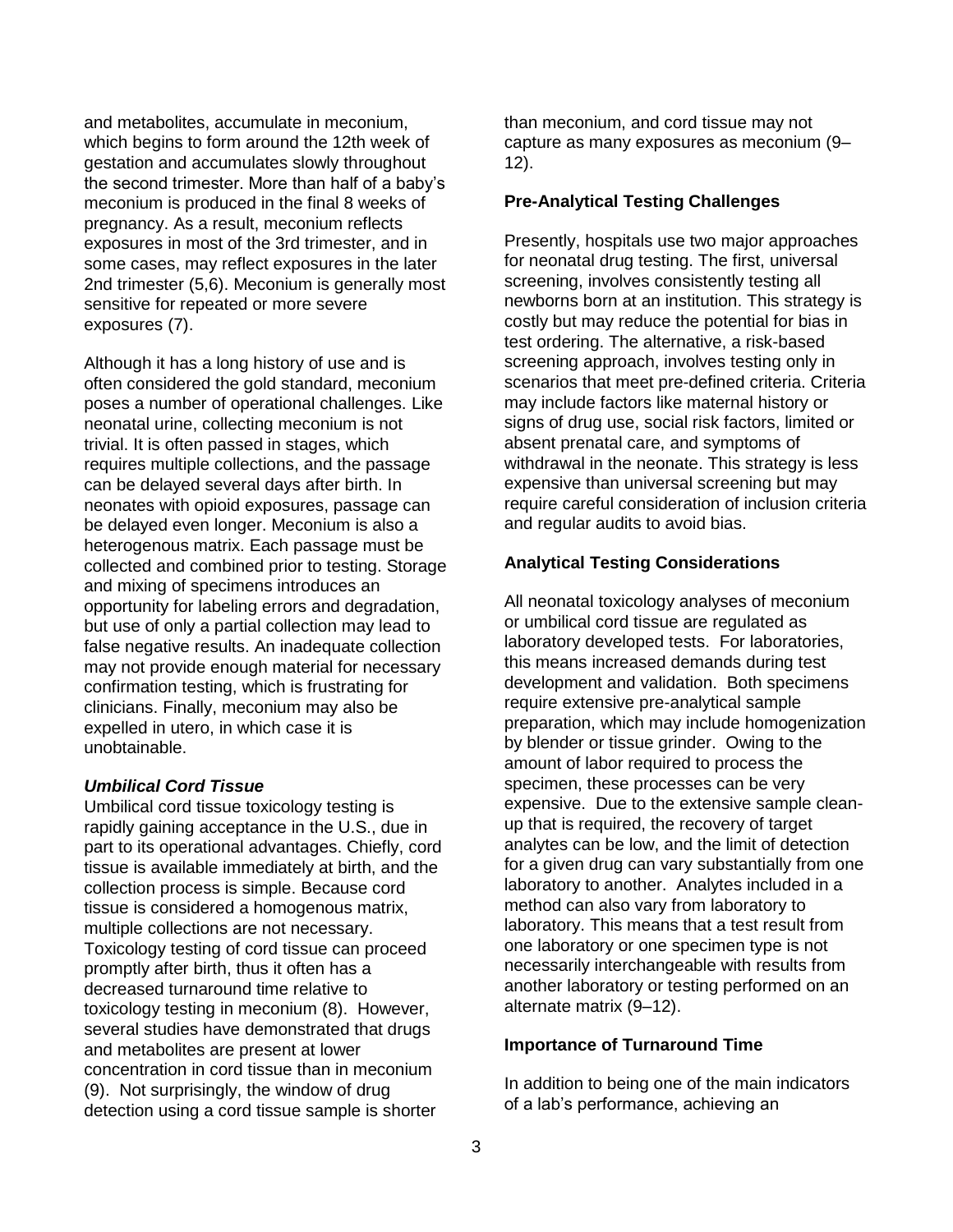appropriate turnaround time also has implications on the utility of a result. Toxicology results are used by a variety of stakeholders to make a determination about the discharge of the neonate, and depending on the results, may prompt additional legal proceedings. Because discharge decisions may rest on the results, it is important that neonatal toxicology test results are available quickly, ideally within 48h of birth. Delaying discharge until results are available is not always possible, and this may pose problems for the hospital and for the neonate. For example, if positive results concerning for ongoing maternal substance abuse arrive after the neonate has been discharged, the baby may experience additional preventable trauma before the mother has been re-contacted, or the baby may be lost to follow-up entirely.

## **Stakeholders and Result Utilization**

A critical review of any neonatal drug testing program reveals impacts on a spectrum of providers and stakeholders, including physicians and nursing in OB-GYN, Labor and Delivery, Neonatal Intensive Care Units (NICU) and Social Services. Each stakeholder may have different expectations related to testing and be concerned with different aspects of the total testing process: pre-analytical, analytical or post-analytical. Prior to testing, providers in OB-GYN should be mindful of the institution's neonatal drug policy, which specifies the testing strategy. If risk-based testing has been implemented, proper assessment of risk factors must be completed by the OB-GYN team and communicated to Labor and Delivery. The decision for or against testing should ideally be made prior to delivery to ensure proper collection of the desired specimen. Providers in Labor and Delivery, Well-Baby Nursey, and NICU must also be aware of their role related to specimen collection. Ease of specimen collection is one factor that can influence the selection of screening tests.

In addition to collection, the analytical performance of the test and the panel of drugs detected can impact how stakeholders view the clinical performance. All providers (and clinical

laboratorians!) would prefer a rapid, affordable test with 100% sensitivity and specificity. However, real-world constraints dictate compromises related sensitivity, cost and turnaround time. Several publications have demonstrated that specimen type can influence the specific drugs detected due to differences in distribution and deposition in the matrix (9). Additionally the analytical method and the limit of detection for target compounds prevent a specific specimen type or method from being ideal for all applications. For example, healthcare providers in the NICU and Well-baby nursery may consider detection of opioids (illicit or prescribed) the most important component of the toxicology results profile, whereas Social Services caseworkers may be concerned with other abused drugs such as cannabis, benzodiazepines, or gabapentin.

Turnaround time has a large impact on how different stakeholders use neonatal toxicology results. Most hospital laboratories will be able to provide same day results for urine drug screens, and providers in Well-baby, NICU, and Social Services will be able to make clinical decisions rapidly. Meconium and umbilical cord tissue specimens are often sent to an outside laboratory for analysis, introducing additional transit time. The increased turnaround time can impact the timely discharge of the neonate. Performing the analysis in-house is one strategy to decrease turnaround time relative to referral testing (8).

## **Laboratory Stewardship related to Neonatal Drug Testing**

The laboratory can play an integral role in helping stakeholders understand the complexities of neonatal drug testing. Two major areas of expertise that laboratorians can contribute include the choice of specimen type and the method for analysis. Choosing the specimen that meets the needs of an institution's neonatal drug testing program can be challenging. Issues related to turnaround time and cost (both direct and indirect) should also be discussed when developing a plan. The laboratory can also assist in the integration of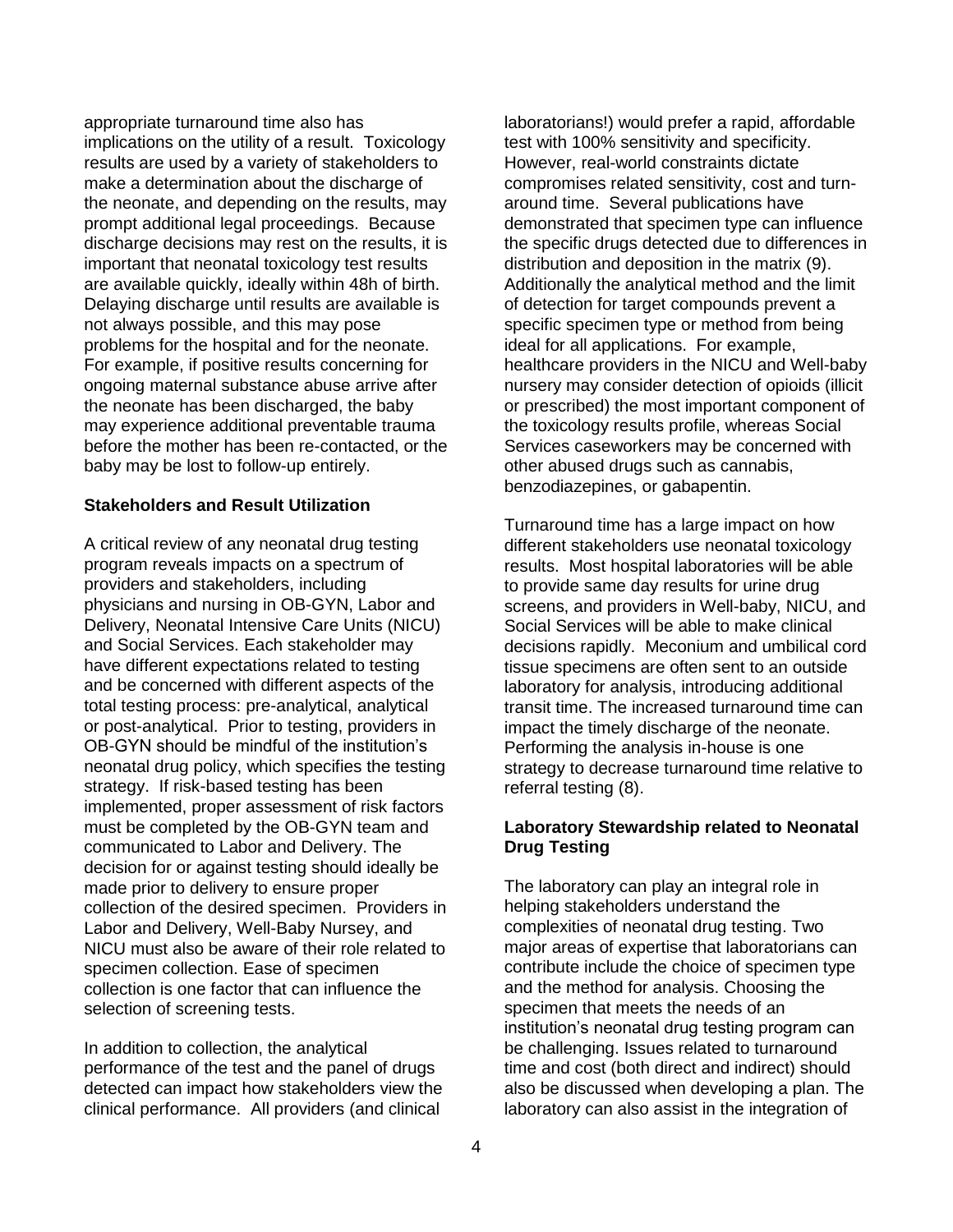toxicology results from multiple patients (mother and newborn), multiple specimen types (urine, meconium, hair, and umbilical cord), along with each patient's medication list, and maternal history to help interpret the findings. The laboratory can troubleshoot unexpected results by providing critical evaluation of the total testing process and leveraging expertise in toxicology testing.

## **Conclusions**

The creation of an effective neonatal testing program requires careful consideration of the pre-analytic, analytic, and post-analytic phases of testing. The unique specimen types associated with neonates are distinct from those used for other toxicology testing applications. These differences require careful consideration to preserve specimen integrity and produce accurate, timely results. Laboratorians can assume a prominent role in the care of drug-exposed newborns, a role that has important medicolegal implications, and highlights the strength of the laboratory in facilitating quality, cost-effective healthcare.

### **Acknowledgements**

The authors would like to thank CLN for allowing this revised version of their previously published article

(https://www.aacc.org/publications/cln/articles/2 018/march/facing-challenges-in-neonatal-drugtesting) to be re-printed for the PMF Division Newsletter.

## References

1. Kasamatsu A, Ohashi A, Tsuji S, Okada H, Kanzaki H, Kaneko K. Prediction of urine volume soon after birth using serum cystatin C. Clin Exp Nephrol. 2016 Oct 1;20(5):764–9.

2. Barakauskas VE, Davis R, Krasowski MD, McMillin GA. Unresolved discrepancies

between cannabinoid test results for infant urine. Clin Chem. 2012 Sep;58(9):1364–7.

3. Halstead AC, Godolphin W, Lockitch G, Segal S. Timing of specimen collection is crucial in urine screening of drug dependent mothers and newborns. Clin Biochem. 1988;21(1):59–61.

4. Kwong TC, Ryan RM. Detection of intrauterine illicit drug exposure by newborn drug testing. National Academy of Clinical Biochemistry. Clin Chem. 1997 Jan;43(1):235– 42.

5. Himes SK, Tassiopoulos K, Yogev R, Huestis MA. Antiretroviral Drugs in Meconium: Detection for Different Gestational Periods of Exposure. J Pediatr. 2015 Aug;167(2):305- 311.e3.

6. Gray TR, LaGasse LL, Smith LM, Derauf C, Grant P, Shah R, et al. Identification of Prenatal Amphetamines Exposure by Maternal Interview and Meconium Toxicology in the Infant Development, Environment and Lifestyle (IDEAL) Study: Ther Drug Monit. 2009 Dec;31(6):769–75.

7. Joya X, Marchei E, Salat-Batlle J, García-Algar O, Calvaresi V, Pacifici R, et al. Drugs of abuse in maternal hair and paired neonatal meconium: an objective assessment of foetal exposure to gestational consumption: Drugs of abuse in maternal hair and paired neonatal meconium. Drug Test Anal. 2016 Aug;8(8):864– 8.

8. Labardee RM, Swartzwelder JR, Gebhardt KE, Pardi JA, Dawsey AC, Brent Dixon R, et al. Method performance and clinical workflow outcomes associated with meconium and umbilical cord toxicology testing. Clin Biochem. 2017 Sep;50(18):1093–7.

9. Concheiro-Guisan A, Concheiro M. Bioanalysis during pregnancy: recent advances and novel sampling strategies. Bioanalysis. 2014 Dec;6(23):3133–53.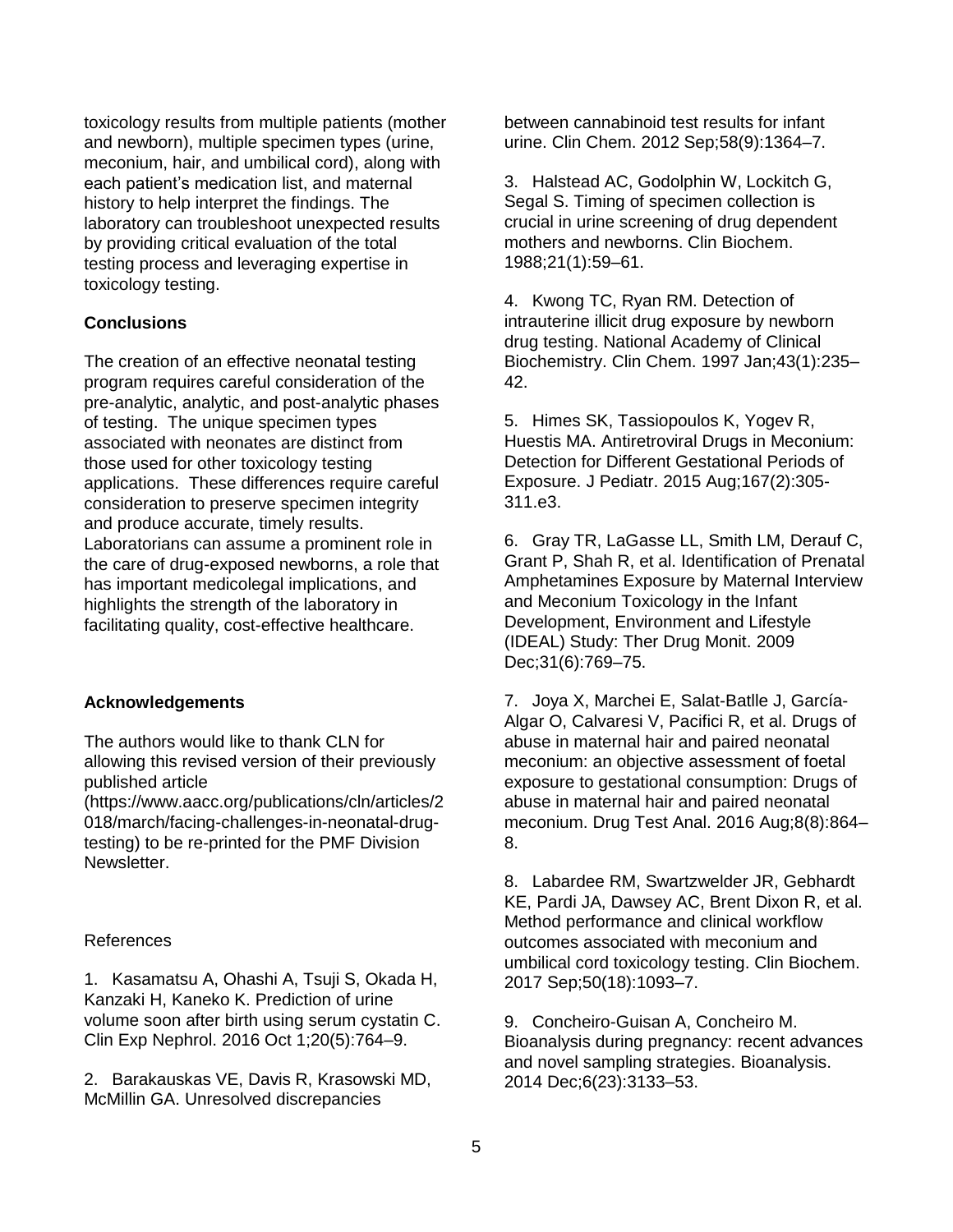10. Concheiro M, Lendoiro E, de Castro A, Gónzalez-Colmenero E, Concheiro-Guisan A, Peñas-Silva P, et al. Bioanalysis for cocaine, opiates, methadone, and amphetamines exposure detection during pregnancy: Bioanalysis for cocaine, opiates, methadone and amphetamines exposure detection during pregnancy. Drug Test Anal. 2017 Jun;9(6):898– 904.

11. Colby JM. Comparison of umbilical cord tissue and meconium for the confirmation of in

utero drug exposure. Clin Biochem. 2017 Sep;50(13–14):784–90.

12. Colby JM, Adams BC, Morad A, Presley LD, Patrick SW. Umbilical Cord Tissue and Meconium May Not Be Equivalent for Confirming in Utero Substance Exposure. J Pediatr [Internet]. 2018 Oct [cited 2019 Jan 23]; Available from:

https://linkinghub.elsevier.com/retrieve/pii/S002 2347618313763

## **Excerpts from the Literature**



**Brenda Suh-Lailam**, PhD, DABCC, FAAC, Assistant Director, Clinical Chemistry and Mass Spectrometry, Ann & Robert H. Lurie Children's Hospital of Chicago. Assistant Professor of Pathology, Northwestern University Feinberg School of Medicine, Chicago, IL, USA

### **Sweat Chloride Testing McCarthy C, Clancy JP, Brewington J.**  *JAMA.* **2019 Jan; 321(7):701–702.**

Two editions ago, we discussed updates to the concensus guidelines from the Cystic Fibrosis (CF) Foundation for the diagnosis of CF. The main changes of concern to laboratorians were changes in the terms used to describe the different reference interval partitions for the interpretation of sweat chloride results, as well as changes in the reference interval limits for different age groups.

Sweat chloride testing is the standard diagnostic test for CF and should be the initial test performed when CF is suspected. Most CF cases are diagnosed after sweat chloride testing following abnormal newborn screening

(NBS). However, in certain cases, mild CF is missed by NBS leading to later diagnoses. Most of these cases give indeterminate sweat chloride results when tested. The goal of this publication was to describe such a case and what follow up testing to perform in these situations. In this case, CF was not identified by NBS and sweat chloride test results obtained when the patient started having gastrointestinal (GI) symptoms at age 5 gave indeterminate results on 3 separate occasions. Further genetic testing using a 97-mutation CF transmembrane conductance regulator (CFTR) test panel also gave a negative result. It took whole genome sequencing analysis to identify one CF-causing mutation (c.2249C>T) which was not sufficient to make a diagnosis since less than 2 well-characterized disease-causing mutations were identified.

When faced with such a case, what do you do next? "Alternative CFTR functional testing" is the next diagnostic step in such a case. The authors describe 2 types of alternative CFTR functional tests. The first is using electrodes and sequential perfusion of compounds that affect sodium and chloride transport to measure the nasal potential difference across the nasal epithelium. In this case, this test could not be performed because of lack of cooperation from the patient. The second functional test is intestinal current measurement. Similar to the first test, compounds affecting sodium and chloride transport are used to stimulate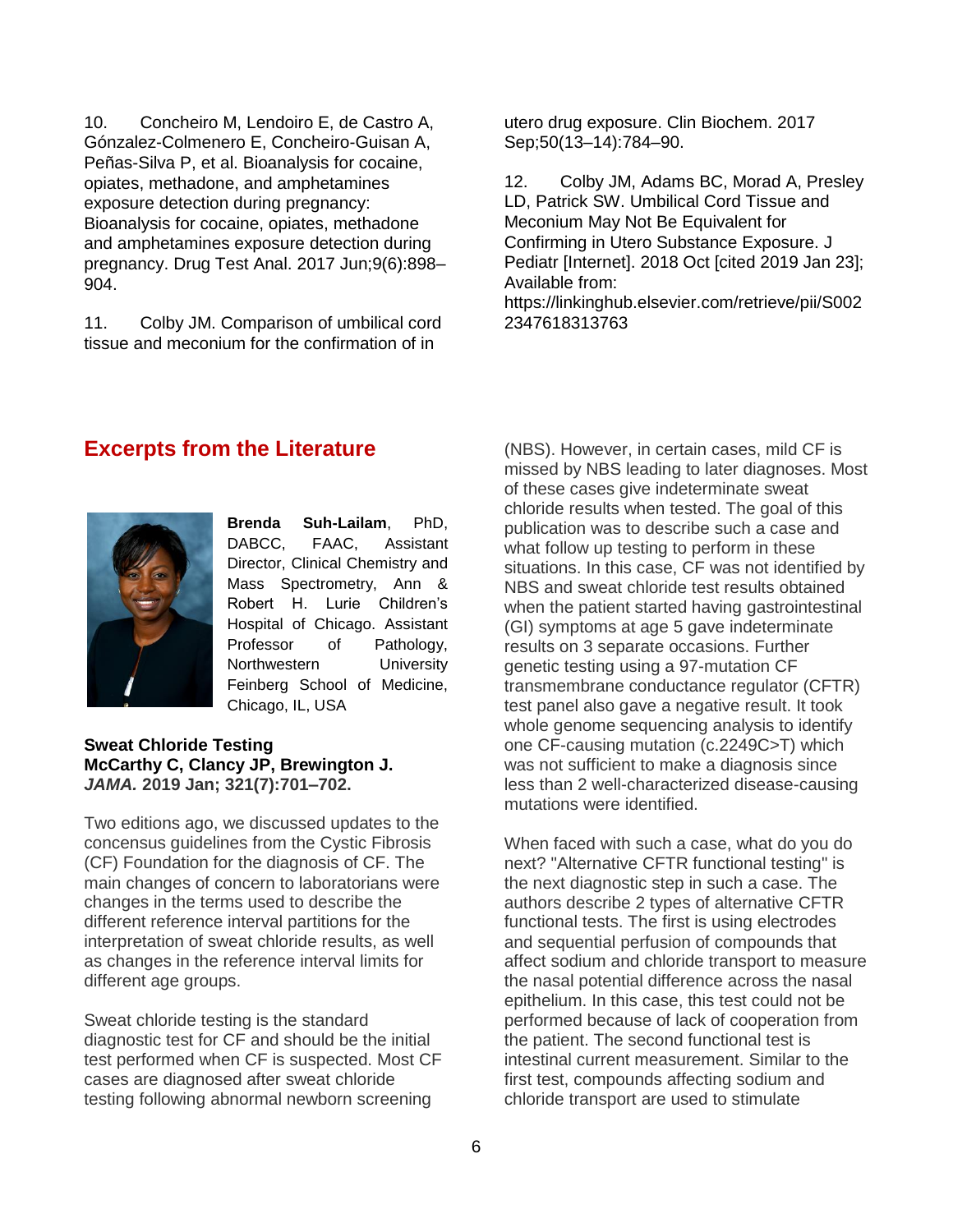epithelium obtained from rectal biopsy samples and then electrical current which indicates CFTR-dependent ion transport is measured. This test demonstrated that the patient had minimal CFTR function (<5% normal function), far below the CF diagnostic threshold (<25% normal function), allowing for a diagnosis to be made. The patient was treated with pancreatic enzyme replacement therapy (PERT) resulting in an improvement of the GI symptoms.

Laboratorians should be aware of the limitations of the different laboratory tests used for the diagnosis of CF and the alternative functional testing available for cases that cannot be diagnosed using these laboratory tests.

## **2019 AACC Annual Scientific Meeting and Clinical Lab Expo: PMF Sessions of Interest and Meeting Highlights**

**AUGUST 4-8, 2019 IN ANAHEIM, CALIFORNIA**

## Sunday, August 4th

Opening Plenary:

David Walt, PhD

[11001 Biomarker Discovery: From Technology](javascript:%20openwin()  [Development to Clinical Applications](javascript:%20openwin()

## Monday, August 5<sup>th</sup>

Plenary Session:

Julie Korenberg

[12001 Translating Genes, Brain and Behavior:](javascript:%20openwin()  [A Next Generation Human Framework](javascript:%20openwin()

#### Roundtable:

42102 or 52202 Interferences with Thyroid Function Tests: Where Do We Stand?

42110 or 52210 Thrombotic Disorders in the Pediatric Population: Current Issues in Diagnosis and Management

## **[42112 or 52212 Follow-up of Positive](javascript:%20openwin()  [Newborn Screen Positive Results for](javascript:%20openwin()  [Metabolic Disorders](javascript:%20openwin() (Developed with PMF Division)**

[42115 or 52215 Utility of Procalcitonin](javascript:%20openwin()  [Measurement: Current Evidence and Clinical](javascript:%20openwin()  [Utility in Pediatric and Adult Populations](javascript:%20openwin()

42120 or 52220 [Clinical Laboratory](javascript:%20openwin()  [Management of Dyslipidemia in Children and](javascript:%20openwin()  [Adolescents: Standing Plasma Test to Genetic](javascript:%20openwin()  [Testing](javascript:%20openwin()

[42125 or 52225 Pearls and Pitfalls of Estradiol](javascript:%20openwin()  [and Testosterone Testing](javascript:%20openwin() (PMF Board Member)

42131 or 52231 [Genetic Testing for](javascript:%20openwin()  [Immunodeficiency Disorders](javascript:%20openwin()

Scientific Sessions:

[32106 Predicting and Diagnosing Gestational](javascript:%20openwin()  [Diabetes Mellitus \(GDM\): Are We Making](javascript:%20openwin()  [Progress?](javascript:%20openwin()

[32431 Highlighting the Emerging Role of Anti-](javascript:%20openwin()[Müllerian Hormone \(AMH\) in Ovarian Reserve,](javascript:%20openwin()  [Assisted Reproduction, Polycystic Ovary](javascript:%20openwin()  [Syndrome \(PCOS\), and Other Diseases](javascript:%20openwin()

## Tuesday, August 6<sup>th</sup>

Plenary Session:

Virginia Kaklamani, MD, DSc.

[13001 Using Biomarkers to Tailor Treatment for](javascript:%20openwin()  [Breast Cancer](javascript:%20openwin()

### Roundtable:

[43115 or 53215 Non-invasive Prenatal Testing:](javascript:%20openwin()  [Utilization of Cell-free DNA in Fetal Aneuploidy](javascript:%20openwin()  [Screening and Beyond](javascript:%20openwin()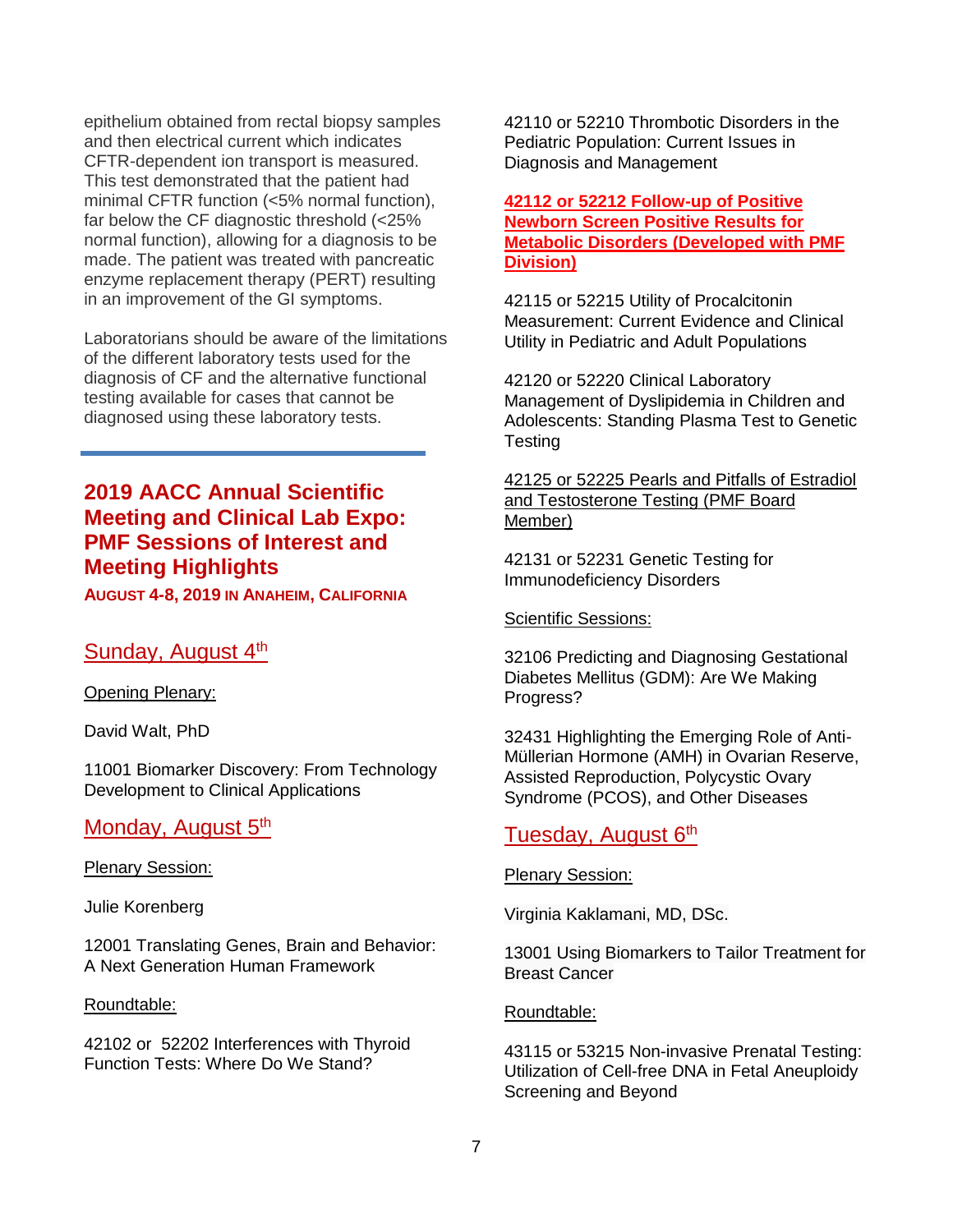[43116 or 53216 Preeclampsia Screening and](javascript:%20openwin()  [Diagnosis: A Novel Approach](javascript:%20openwin()

43126 or 53226 Thyroid Testing During Pregnancy: Current Recommendations and **Pitfalls** 

#### Scientific Sessions:

[33106 Integrating Laboratory Results to](javascript:%20openwin()  [Increase Quality Care for Affected Newborns](javascript:%20openwin()  [Identified Through Newborn Screening: What is](javascript:%20openwin()  [the Optimal Workflow?](javascript:%20openwin()

**[33110 Challenges in the Diagnosis and](javascript:%20openwin()  [Management of Polycystic Ovary Syndrome:](javascript:%20openwin()  [Multifaceted Perspectives](javascript:%20openwin() (Developed with the PMF Division)**

### Special Presentation:

**Pediatric and Maternal-Fetal Session: The Importance of Developing Accurate Pediatric Reference Intervals**

1:00 PM – 2:30 PM, Anaheim Marriott, Platinum 4 Room

## Wednesday, August 7<sup>th</sup>

Plenary Session:

Euan Ashley, BSc, MB ChB, FRCP, DPhil, FAHA, FACC, FESC

[14001 Towards Precision Medicine](javascript:%20openwin()

Roundtable:

44115 or 54215 [Umbilical Cord Testing -](javascript:%20openwin() [Moving Beyond Blood Gases](javascript:%20openwin() (PMF Board Member)

[44120 or 54220 LC-MS/MS for Pediatric Steroid](javascript:%20openwin()  [Hormone Measurement: Overview and Practice](javascript:%20openwin()

[44126 or 54226 Diagnosing Inborn Errors of](javascript:%20openwin()  [Metabolism: Challenging Cases in Biochemical](javascript:%20openwin()  [Genetics](javascript:%20openwin()

[44129 or 54229 Reference Intervals for Thyroid](javascript:%20openwin()  [Function Tests during Pregnancy](javascript:%20openwin()

**PMF Division ePoster session 2:00-2:45 PM, Annaheim Convention Center, Expo Hall A, Poster Theater**

## Thursday, August 8<sup>th</sup>

Plenary Session:

Carl Wittwer, MD, PhD

15001 Extreme Molecular Diagnostics

## **Please Join Us!**

**Event: Opening Mixer. Sunday 8/4 6:45-8:00 PM. Anaheim Convention Center, Grand Plaza**

**Event: Joint Section Mixer (with the History and Clinical Translational Science Divisions). Sunday 8/4 8:00-9:30 PM. Hilton Anaheim, Oceanside**

## **PMF Division Awardees**

Please help us congratulate the winners of this year's PMF Division Awards. The awards will be presented during the Pediatric and Maternal-Fetal Mixer.

**Best Abstract by a Student or Young Investigator:**

- **William Phipps,** UT Southwestern, Dallas, TX
- Title: Quantitative Amino Acid Analysis by LC-MS/MS using a Low-Cost Derivatization Approach and Automated Liquid Handler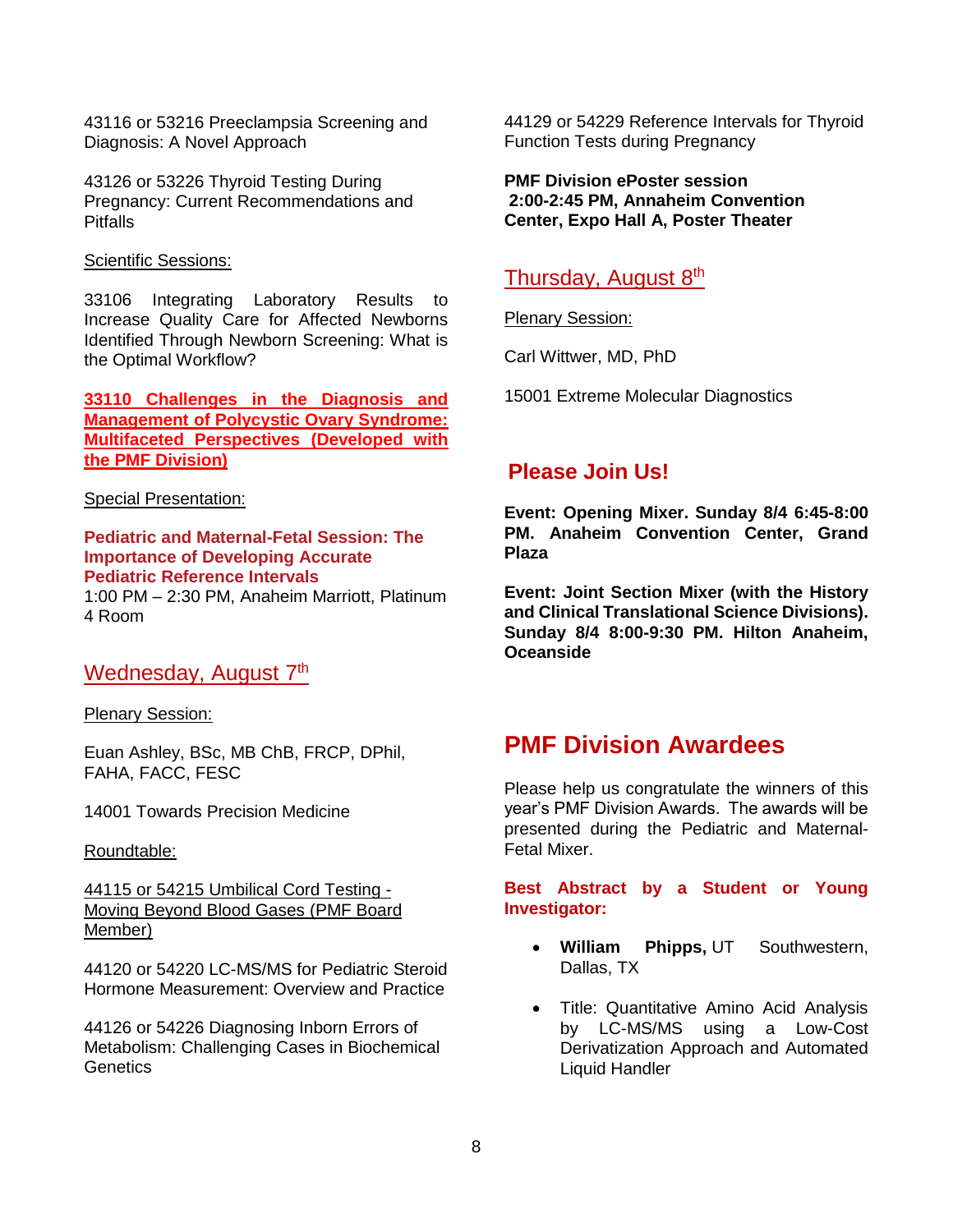## **Best Abstract:**

- **Christopher Hamilton,** Penn State Health, Hershey, PA
- Title: Comparison of Five Bioavailable Testosterone Testing Methods

## **Outstanding Contributions to Pediatric Maternal-Fetal Laboratory Medicine:**



**Uttam Garg, PhD,** Division Director, Laboratory Medicine: Director, Clinical Chemistry, Toxicology and Biochemical Genetics, Children's Mercy, Professor of Pediatric Pathology, University of Missouri-Kansas City School of Medicine, Kansas City, MO